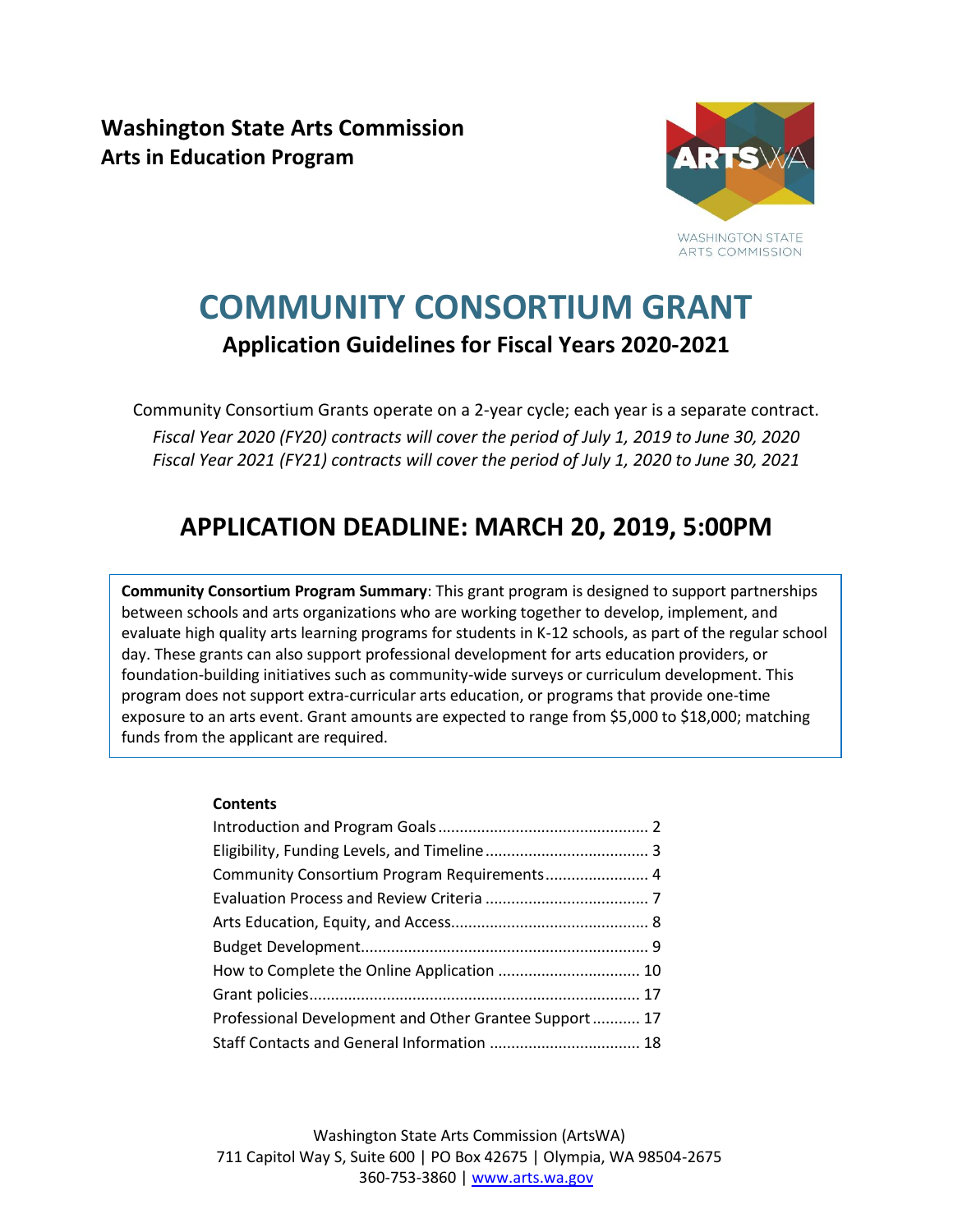### <span id="page-1-0"></span>**Introduction and Program Goals**

The Washington State Arts Commission (ArtsWA) believes that all students should have high quality arts learning experiences as part of a complete, basic education. One of our core strategic goals is to "strengthen K-12 arts education as part of, and fundamental to, basic education." Community Consortium grants are a key investment in support of this goal.

A report from the President's Committee on the Arts and Humanities found that:

*"In districts with strong arts education, the* community—broadly defined as parents and families, artists, arts organizations, businesses, local civic and cultural leaders and institutions*—is actively engaged in the arts politics and instructional programs of the district."<sup>1</sup>*

With this research-based understanding of the value of collaboration, ArtsWA provides Community Consortium grants to catalyze partnerships between schools, arts education providers, and other community members, who work together to support, strengthen, and expand arts K-12 education.

### **Program Goals and Parameters**

 $\overline{a}$ 

### **ArtsWA supports Community Consortium programs that strive to meet these key criteria:**

- Specific plans to expand and/or improve in-school arts education for all students.
- Active and committed community partnerships.
- Long-term, sustainable programs and plans.
- District-level support and participation.
- Arts learning goals aligned with Washington State standards in the Arts.
- A local focus: responding to local needs and opportunities and developing local resources.
- Effective and sustainable arts education practices, in areas including: assessment of student learning in the arts, planning, evaluation, budgeting, and advocacy.
- Ongoing work to stay current with arts education best practices, research, and trends.
- Approaches that support access, equity, inclusion, and social justice

#### **The two key outcomes ArtsWA expects to see in Consortium programs are:**

- 1. Arts learning for K-12 students and educators with significant impact, in which students are engaged in deep and long-term experiences, participate in authentic creative processes, and develop creative habits of mind and  $21<sup>st</sup>$  century skills in addition to arts skills and techniques aligned with Washington State standards in the arts.
- 2. Collaborative effort and joint ownership among consortium partners**,** in which authentic partnerships result in shared goals and shared responsibilities, and support for meaningful K-12 arts education is built and supported throughout the community.

These outcomes relate to broader public value outcomes, such as strengthening K-12 education and supporting healthy communities.

<sup>1</sup> *Gaining the Arts Advantage: Lessons From School Districts That Value Arts Education*, a 1999 report published by the President's Committee on the Arts and Humanities and the Arts Education Partnership. Available in PDF form at [http://www.aep-arts.org/.](http://www.aep-arts.org/)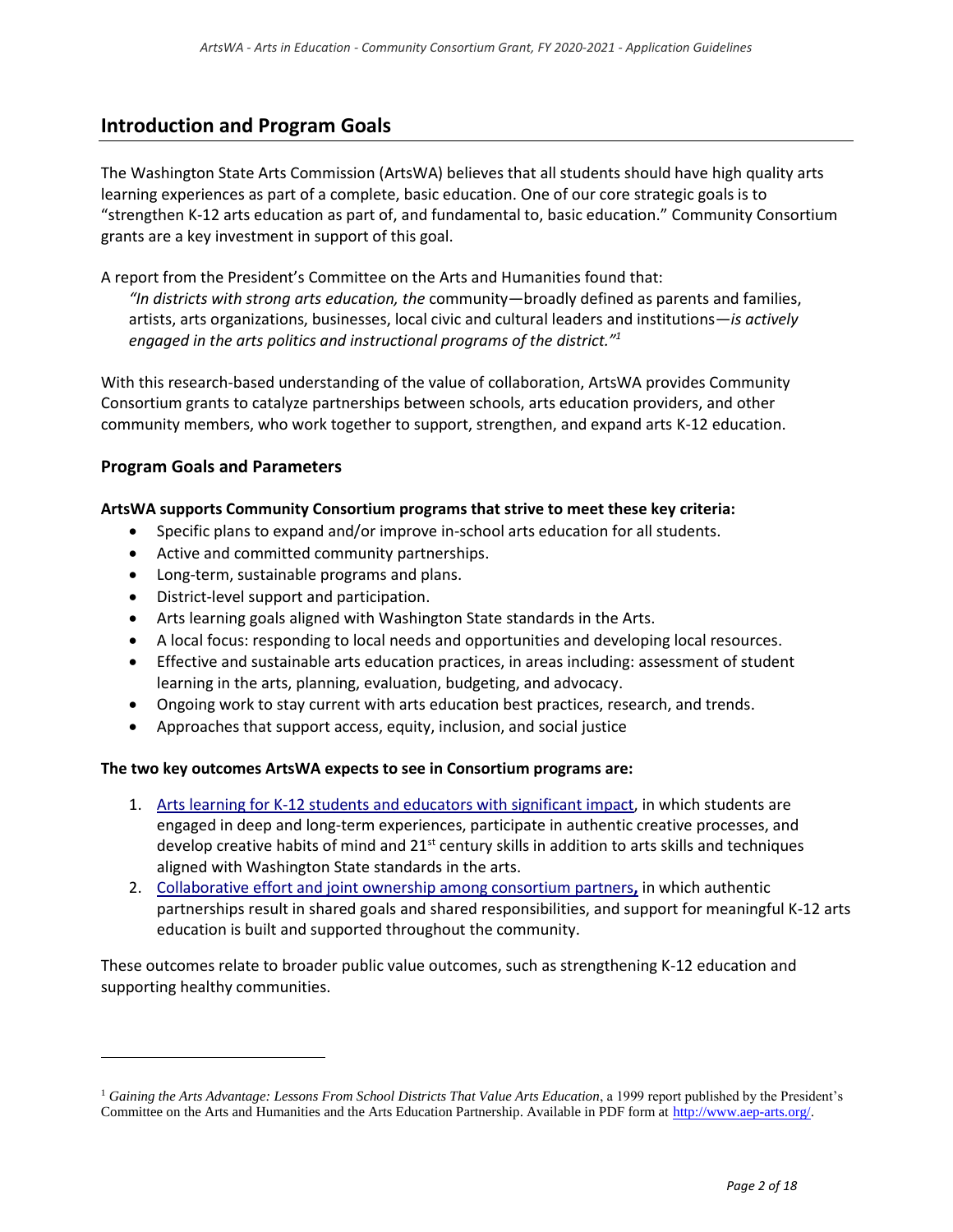### **Community Consortium funds** *will not* **support any of the following:**

- Extra-curricular arts education programs, e.g. classes or events that that occur outside of regular school hours. (Consortia may offer out-of-school time options as part of their overall program, but ArtsWA funds may not be used to support those programs.)
- Programs for which selected students are pulled out of regular classes, or programs for which students self-select.
- One-time "exposure" programs or short-term projects with limited student engagement.

### <span id="page-2-0"></span>**Eligibility, Funding Levels, and Timeline**

### **Basic Eligibility Requirements**

- What entities are eligible to submit an application?
	- o Any Washington State public school, school district, government agency, or non-profit organization with 501(c)(3) status is eligible to submit an application and serve as the lead partner. The lead partner is the legal entity with whom ArtsWA will contract. The lead partner will be responsible for submitting invoices and the final report. At least one additional organizational partner is required, as explained on page 4, below.
- What entities are not eligible to submit an application?
	- $\circ$  Washington State law prohibits funding of parochial schools or other organizations with a religious affiliation or purpose.
	- $\circ$  Individual artists, parents, or community members cannot submit an application on their own, however, these individuals are encouraged to initiate and support projects in partnership with their local school, school district, or arts organization.
- Applications must be complete, as defined by these guidelines and the online application, and submitted in full by the deadline.
- Applicants may receive only one ArtsWA Arts in Education (AIE) grant per fiscal year.

### **Grant Funding Range**

We expect that grant amounts for FY 2020 and FY 2021 will range from \$5,000 to \$18,000, depending on the scope of the proposed program and its projected impact. We encourage applicants to request an amount appropriate to the scope of their program: we may fund smaller projects that serve a few classes or have a single approach in the lower half of the range, and we may fund larger projects that serve a large population or involve complex approaches in the upper half of the range. A funding "match" is required; see additional information in the Budget section below.

Note that we publish these guidelines before we have confirmation about our budget for future years. Grant amounts are contingent on the funds available to ArtsWA through appropriations from state and federal sources (the Washington State Legislature and the National Endowment for the Arts). We generally have confirmation about state and federal funding by June of each year.

### **Two-Year Grant Funding Cycle**

Consortium grants operate on a 2-year cycle: we will fund approved applications for two consecutive fiscal years, pending available state and federal funds. We issue grant contracts for one fiscal year at a time; a contract for the second of the two fiscal years is contingent on grantees meeting all grant requirements for the first fiscal year, including the timely completion of an annual final report. Funding for the second fiscal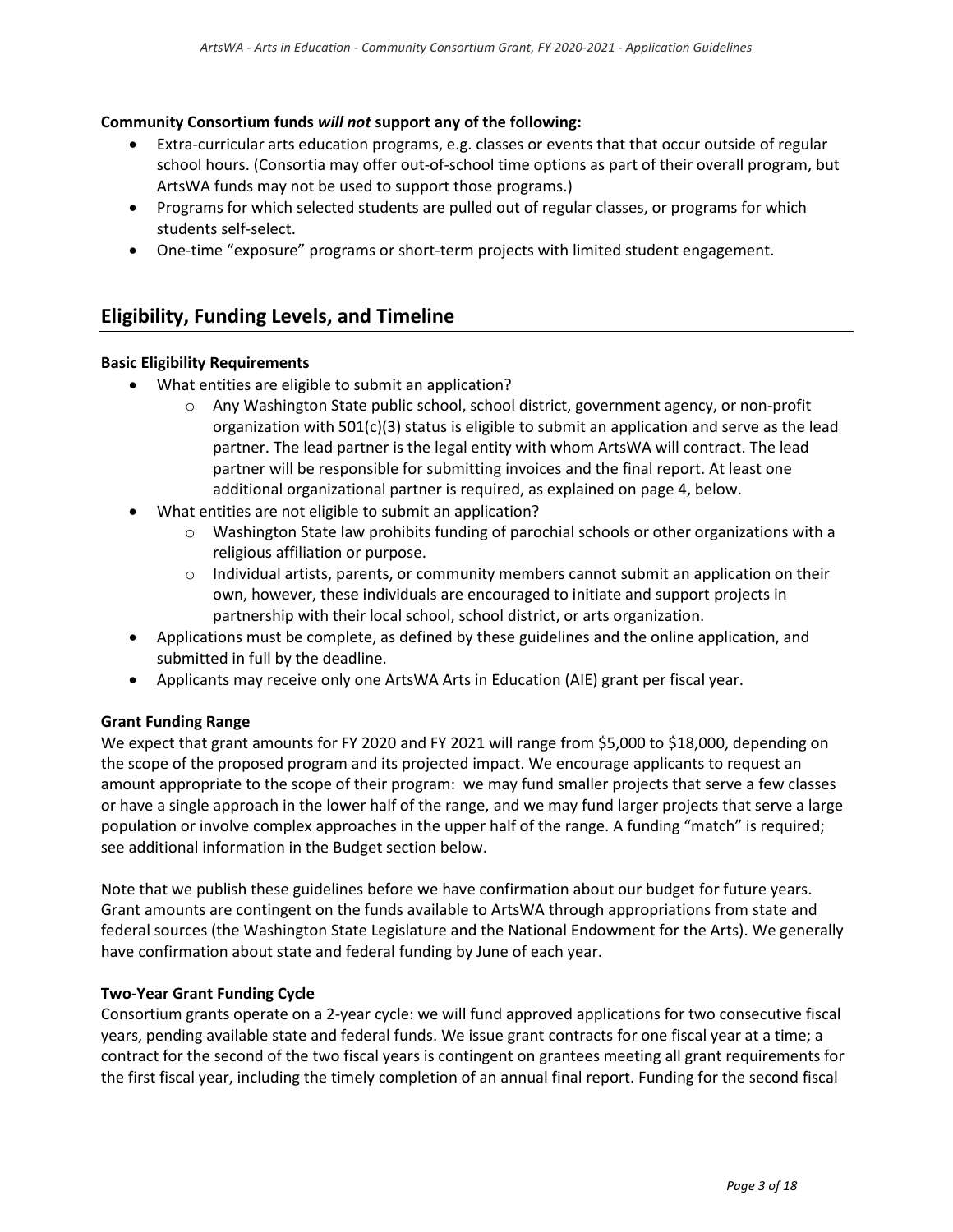year will be tentatively determined at the time of grant approval, but is subject to change based on grantee performance as well as on available funds.

### **Timeline**

- **Grant Application Webinar**: Tuesday, February 12<sup>th</sup>, 2:00-3:00pm; a registration link is on ou[r website.](https://www.arts.wa.gov/grants/arts-in-education-grants/community-consortium-grants) This is a good opportunity for new applicants and anyone else interested in reviewing the guidelines, review criteria, and application process.
- **Application Deadline: 5:00pm on Wednesday, March 20, 2019.** We encourage applicants to submit applications *several days in advance* of the deadline to avoid any last-minute technical challenges. The deadline is firm and ArtsWA will not make exceptions for applicants who experience technical problems.
- **Evaluation Process:** A review panel will evaluate applications in April 2019, and the panel's recommendations will be presented to the ArtsWA Board for approval at its meeting in May, 2019.
- **Applicant Notification:** All applicants will receive notification as to the status of their application no later than May 31, 2019.
- **Program Implementation:** Funded programs must be implemented between July 1, 2019, and June 30, 2020.
- **Final Reports:** Funded programs must submit a final report no later than July 31, 2020, for the first year of the grant, and no later than July 30, 2021 for the second year.

Prospective applicants are encouraged to contact Arts in Education staff with any questions about the guidelines or application process. Find contact information on the final page of these guidelines.

### <span id="page-3-0"></span>**Community Consortium Program Requirements**

#### **Community Consortium Partners**

An ideal Community Consortium includes a number of core partners who work together to develop shared goals, and who collaborate on the planning, development, implementation, and evaluation of efforts. The primary partners each contribute to the process through shared leadership, funding support, and/or in-kind goods or services.

The basic partnership should include these three elements:

- One or more professional **arts organizations**, at least one of which is local to your community.
- One or more **public schools or school districts,** or an **Educational Service District** (ESD).
- A local parent-teacher association (PTA) or other **parent/family representation,** or other **community representation.**

Additional partners that may strengthen the consortium include:

- A local arts agency.
- Community organizations, such as a library, college, social service organization, or similar entity.
- Arts education consultants with expertise in curriculum development, assessment, or related skills.
- Professional teaching artists, at least one of which is local.
- Representation from other relevant local initiatives, foundations, businesses, or non-profits.
- Additional arts or education partners.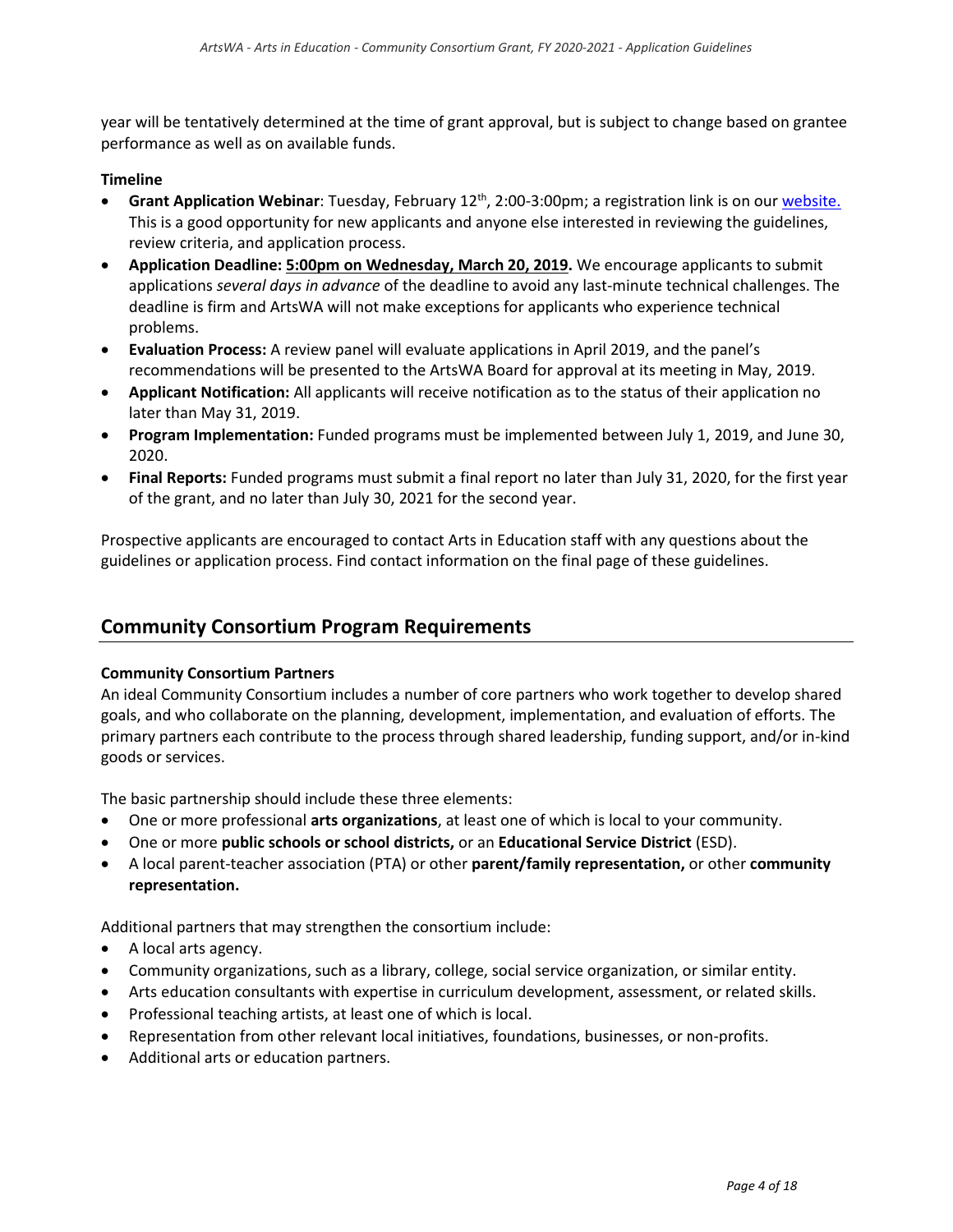Note that we define a partner as an outside entity that will provide resources *other than money* to support the project. An organization or individual who just contributes money is a funder, but not a partner. Funders *may* also be partners, but to be a partner they must also supply human resources, for example: staff who actively participate in planning or implementing the project.

We do not require that every element of the "additional partners" list above be included in the consortium. Appropriate partners will vary in different communities and for different types of projects. For example, consortia that focus primarily on professional development may have different types of partners than those that focus primarily on planning and development or on student learning. However, for all types of projects, please note that building broad and committed community support for arts education initiatives is a cornerstone of this funding program; applications with limited partnerships are less likely to receive their full grant request.

Case studies have shown that consortia are strongest when most participants are local, meaning that they live and work in the same community as the schools and students who benefit. However, if one of the goals of the consortium is to increase local expertise, it may be appropriate to include arts education organizations, consultants, or teaching artists from outside the community to help build local capacity. This may include using individuals from the ArtsWA [Roster of Teaching Artists](http://www.arts.wa.gov/arts-in-education/teaching-artists) as mentors for local arts educators, or hiring outside experts in curriculum or assessment.

### **Arts Learning Goals, Assessments, and State Standards in the Arts**

Arts organizations and other community partners working with public schools should be familiar with relevant school and district needs and policies, and should design their programs in alignment with the Washington State standards in the arts, as defined by the Office of Superintendent of Public Instruction (OSPI). Please be sure that you and your arts education partners are using the new arts standards adopted by Washington State in 2017. OSPI arts information is available at [www.k12.wa.us/Arts.](http://www.k12.wa.us/Arts)

All arts educators working with Community Consortium programs should be able to develop and implement arts lesson plans that have clearly articulated learning goals and assessment approaches. For the purposes of the grant, we define "assessment" in broad terms: What are the arts skills and techniques that you want students to know and be able to do, and how do you measure and document the extent to which students have met those specific arts learning goals?

Grant applications should demonstrate alignment with state standards in the arts, and an understanding of developing and assessing arts learning goals. If your consortium project uses arts integration approaches, you should also demonstrate, in the narrative or your supplemental materials, how you address learning goals in both arts and non-arts subject areas.

*Note: as part of the final report for this grant, all grantees will be required to submit evidence of how you measure student learning in the arts.*

### **Community Consortium Program Design**

A successful Community Consortium plan will include a variety of components designed to support longterm, systemic improvements in arts education at the participating schools. Consortium activities are likely to fall into three primary categories: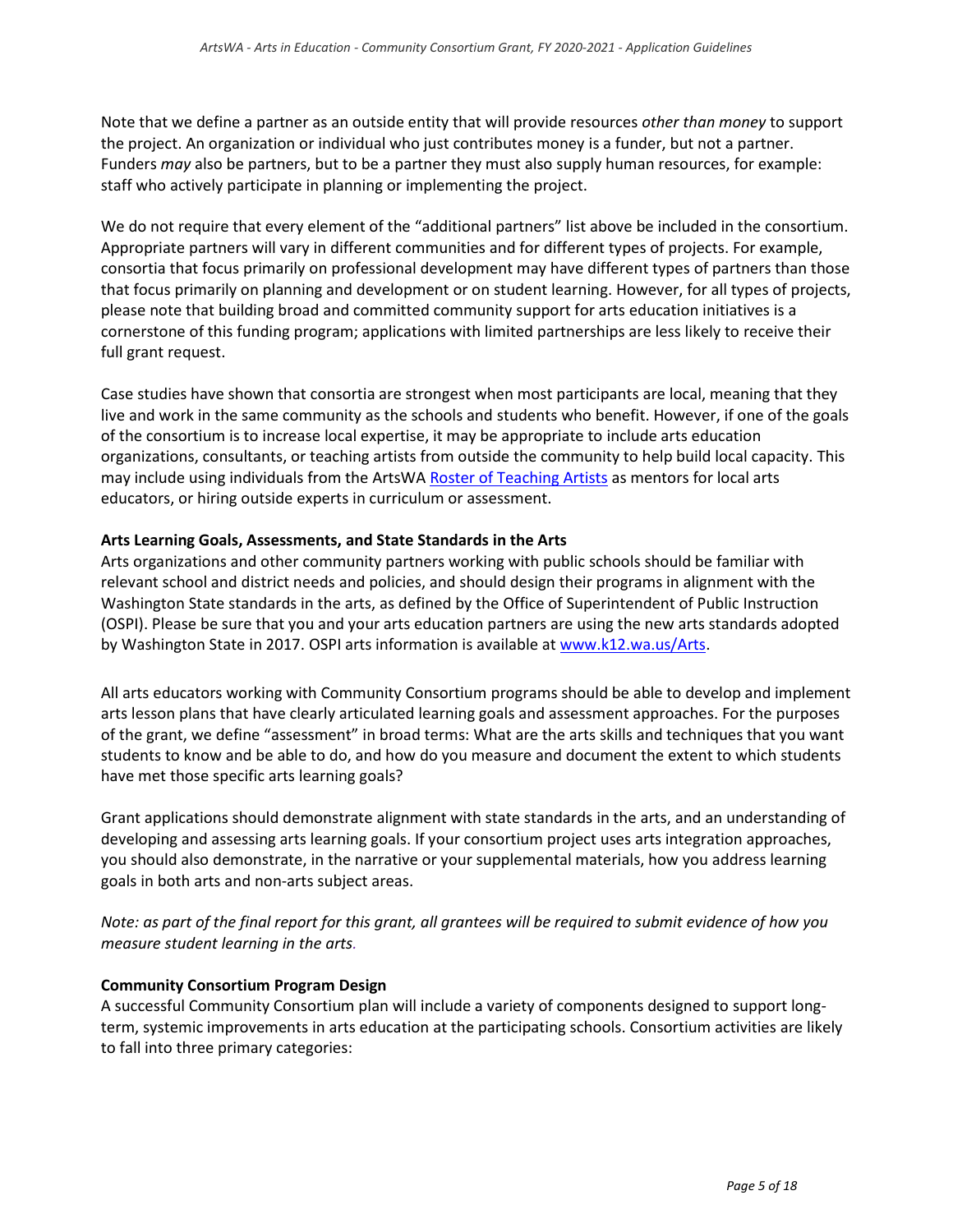### **Planning and foundation-building: developing capacity for future work**

- Building and strengthening community partnerships; assessing community needs and assets.
- Strengthening parent and community engagement, support, and advocacy.
- Developing or improving curriculum and related resources, including assessment practices.
- Investing in sustainability through program evaluation, documentation, and knowledge-sharing.

### **Student learning in the arts: engaging K-12 students in the creative process**

- Providing participatory and ongoing arts learning experiences for K-12 students led by professional arts educators. Ideally, these will be long-term processes that involve collaborative program planning and delivery, rather than one-time workshops.
- Providing opportunities to experience high quality professional arts through performances and exhibitions. (Note: field trips and assemblies are appropriate as an integrated component of the overall arts education plan, though this should not represent a significant percentage of ArtsWA funds, or a significant percentage of the overall program plan.)
- May include arts instruction that focuses on a single arts discipline or multiple arts disciplines.
- May include arts integration programs (instruction that addresses learning goals in both arts and nonarts subjects).

### **Professional development: training and mentoring to support high quality arts teaching**

- Strengthening the local "arts teaching workforce" by providing professional development for classroom teachers, local artists, and/or teaching artists, in order to improve the quality and quantity of local arts teaching.
- Train classroom teachers to make art, teach art, understand and align with arts standards, develop arts lesson plans, integrate the arts into other subject areas, and/or assess student learning in the arts.
- Train local artists to work in the schools, develop lesson plans based on the Essential Academic Learning Requirements (EALRs) in the arts, integrate the arts into other subject areas, assess student learning in the arts, and/or provide training in their art form to classroom teachers.
- Create team-building opportunities and coordinated planning sessions for classroom teachers, arts specialists, and teaching artists.

The members of the consortium partnership and the program plans should reflect local needs, resources, and capacity. All aspects of the plan should work toward high quality, sequential arts education for all students and should build community support and advocacy for arts education.

### **Research and Resources**

Applicants may wish to consult and cite arts education resources to support their project design. A listing of recommended Research and Resources is included on ou[r website,](http://www.arts.wa.gov/grants/arts-in-education-grants/community-consortium-grants) including links to the ArtsWA report on arts education in Washington State, information about Habits of Mind and 21<sup>st</sup> Century Skills, and information on the Every Student Succeeds Act (ESSA) and the arts.

### **Expectations for Long-term Grantees**

Currently, there is no cap on the number of years that organizations may receive Community Consortium funding. However, we have an expectation that, over time, long-term grantees will become more independently sustainable and less reliant on ArtsWA funding. We also expect long-term grantees to continue to develop their capacities in assessment, evaluation, and documentation, and to build sustainability efforts into program plans.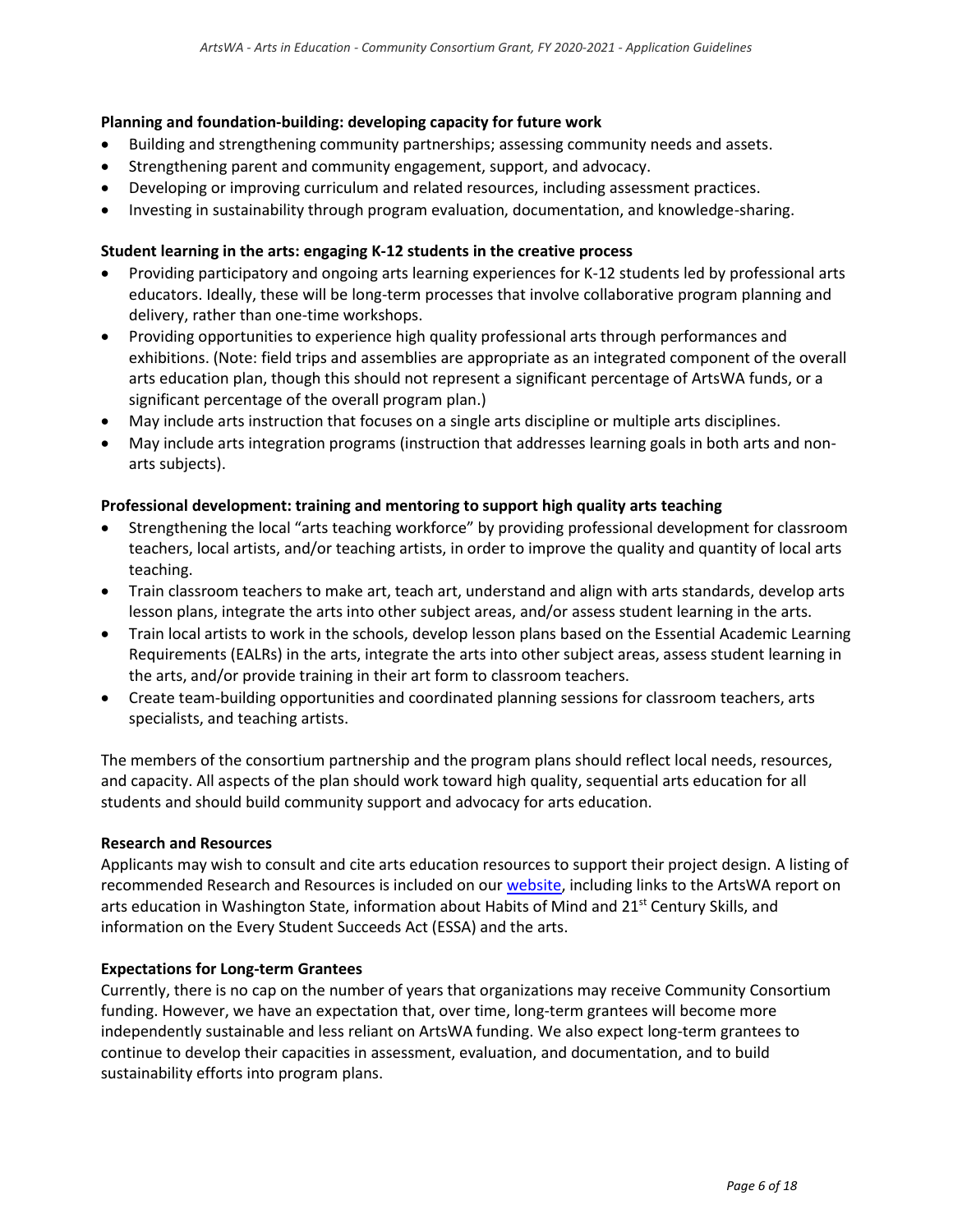### <span id="page-6-0"></span>**Evaluation Process and Review Criteria**

### **Application evaluation**

ArtsWA staff determine the eligibility of the applications received, based on the eligibility criteria listed above. Eligible applications are forwarded to a review panel composed of experts in arts education programming. Applications are reviewed in detail and scored by each panelist individually. The panel meets as a group to review their scoring decisions. Panelists rate each application based on the overall program goals defined in these guidelines, organized into the following criteria categories:

### **Overall Plan & Project Design** (25 percent of total points):

- Key goals and intentions are aligned with Community Consortium program goals
- Key activities and program outcomes are clear, realistic, and achievable; year two is addressed
- The approach is multidimensional, using multiple strategies and/or addressing multiple needs
- The approach shows consideration of long-term improvements and sustainability of efforts
- Plans for addressing equity, access, and inclusion are clear and appropriate
- The consortium is focusing on students/teachers with traditionally limited access to arts education
- The narrative shows strategic thinking and successfully addresses prompts in these guidelines
- For returning applicants, past success and continuing evolution will be considered

### **Arts Learning Approach** (25 percent of total points):

*All applicants should demonstrate:*

- Specific, well-informed plans to expand and/or improve arts education as part of basic education
- District-level support and participation
- Effective and sustainable arts education practices in the following areas: collaborative planning between arts partners and education partners; alignment of arts learning goals with Washington State standards in the Arts; assessment of student learning in the arts; documentation and evaluation of overall program

*Strong programs may also demonstrate:*

- Specialized approaches including arts integration,  $21^{st}$  Century Skills and Habits of Mind, multicultural arts education
- Ongoing work to stay current with arts education best practices, research, and trends
- Special efforts to respond to local needs and opportunities in arts education
- Communication and knowledge-sharing strategies that build local understanding of the value of arts learning for all students

#### **Consortium Membership and Capacity** (25 percent of total points):

- The partnership meets or exceeds the expectations stated in these guidelines
- The proposal demonstrates committed and authentic partnerships and community involvement
- There is evidence of an ongoing collaborative process
- The project leaders and key arts educators bring necessary expertise and experience to the project

### **Budget & Management Capacity** (25 percent of total points):

- The project budget is accurate, realistic, and aligned with the project proposal
- The budget includes at least a one-to-one match, and an appropriate mix of income sources
- Project managers have experience, skills and capacity to successfully manage this project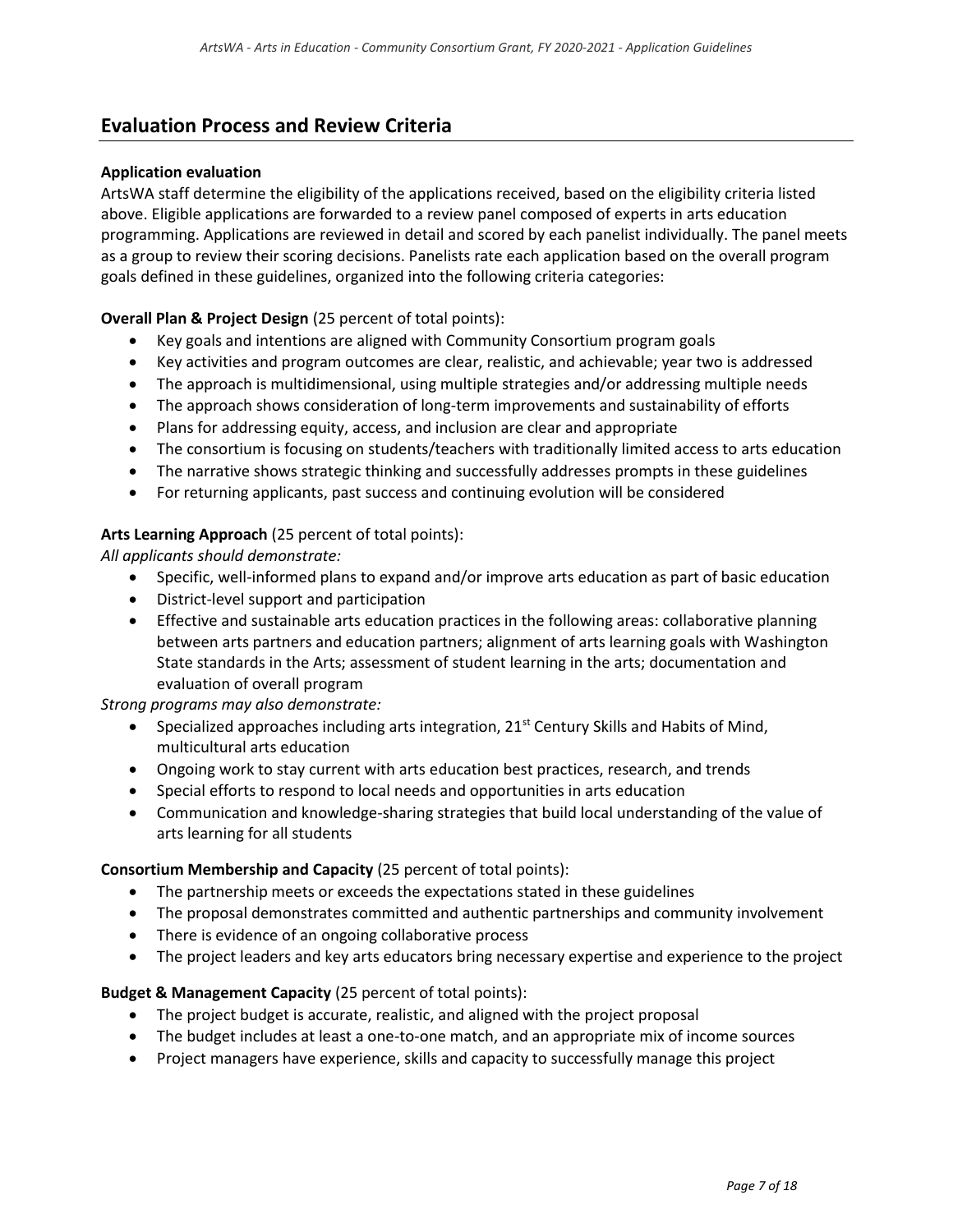Applicants are strongly encouraged to read the complete Community Consortium gran[t Review Criteria,](https://www.arts.wa.gov/grants/arts-in-education-grants/community-consortium-grants) posted on our website, for a thorough understanding of how panelists will evaluate applications.

ArtsWA seeks to invest in communities across Washington State. Grant allocation decisions are therefore made with consideration for achieving broad statewide geographic representation.

### <span id="page-7-0"></span>**Arts Education, Equity, and Access**

The Washington State Arts Commission recognizes that there are systems of inequity in our country that negatively impact many different groups of people based on race, ethnicity, gender, age, sexual orientation and gender expression, religion, and physical abilities. These inequities often show up in our education system, and the explicit and implicit biases related to these social identities can impact children starting in pre-school and continuing throughout their K-12 experience.

We believe that arts education can play an important role in addressing inequities and supporting social justice. Because arts education provides opportunities to explore different cultural traditions, multiple ways of communicating, and alternate ways of seeing the world. Arts education teaches empathy and communication; it broadens horizons and helps young people envision future possibilities; it provides an outlet for students to develop their own voice and their own aesthetic.

We believe that arts educators can play a vital role in addressing equity and access by creating educational spaces that welcome and support all students, and by addressing issues of bias and inequity. We believe this is important in *all* schools, regardless of the racial and ethnic composition of the student body.

The Arts Commission is concerned with equity and access in arts education on several levels:

- *Access to arts education*: all students should receive high quality, participatory arts learning experiences as part of their basic education – every year, K-12.
- *Supporting academic and social success*: arts education can mitigate the impacts of the opportunity gap, by providing different points of access and different pathways to understanding for all learners. Arts education supports social-emotional learning, and student engagement.
- *Supporting social justice*: arts education can play a role in minimizing systemic inequities by addressing bias in the classroom. Arts educators can help students develop skills in critical thinking, communication, persistence, and developing an independent voice.

### **Support for Equity and Access in the ArtsWA Strategic Plan**

In our 2017-2021 Strategic Plan, we have a "crosscutting objective" that applies to all of our goal areas: *Crosscutting Objective: Increase our specific and intentional efforts around social justice by ensuring that ArtsWA-funded activities and work are reflective of Washington's diverse populations including cultural diversity, artistic disciplines, geographic locations, and underserved populations.*

Additionally, we have a specific strategy within the Arts Education focused goal of our plan, which relates to professional development:

*Goal 4, Objective 2c: Provide access to specific training opportunities for arts educators addressing social justice and racial equity in K-12 settings.*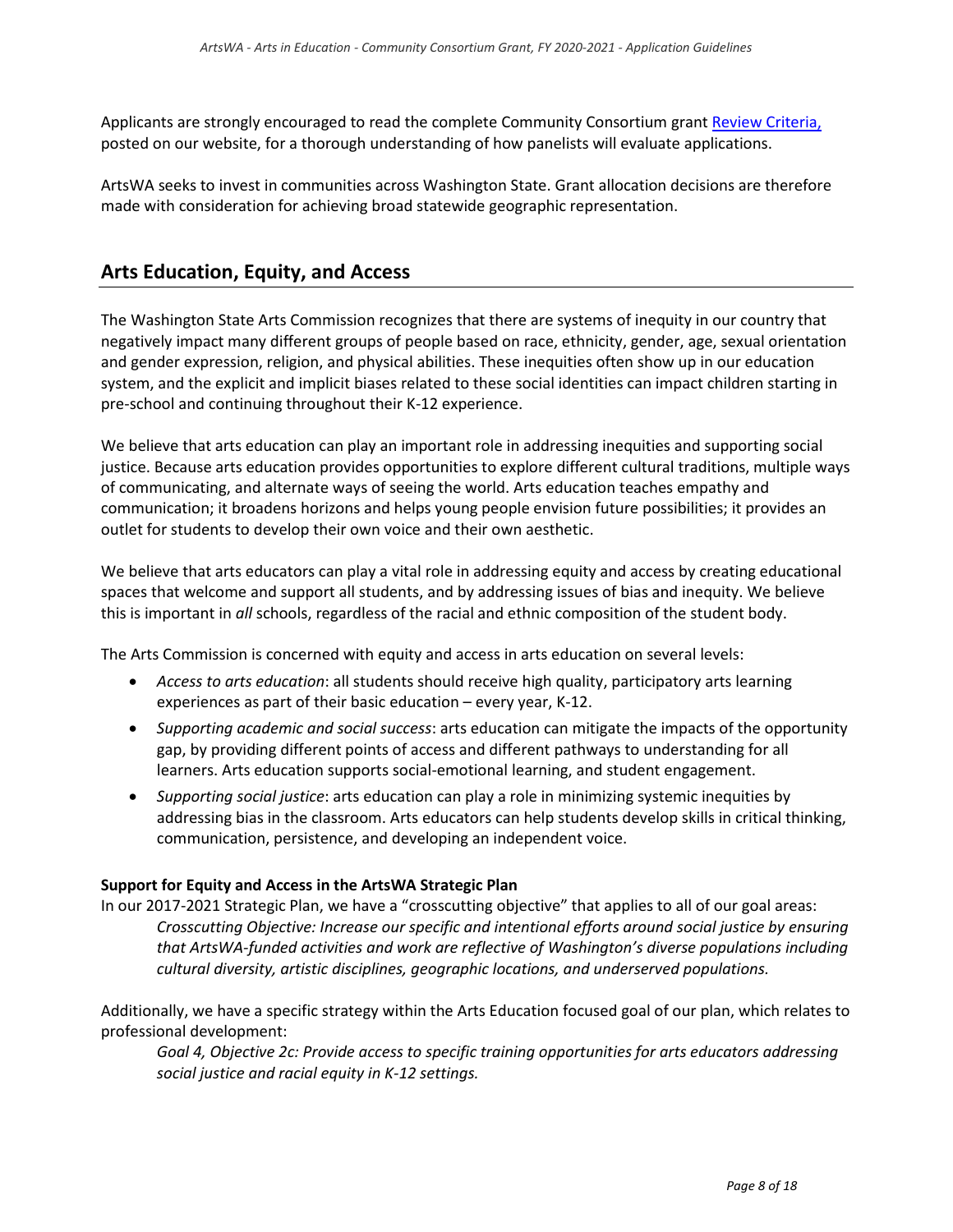### **Requirement for Arts in Education Grantees**

Based on the concerns and opportunities outlined above, we added an element to our AIE grant requirements to support access, equity, and social justice within all of the arts education partnerships we support. In the narrative section of the application, applicants must describe plans in this area, which may include efforts related to professional development, curriculum development, or increasing equitable access to arts education.

Recognizing that applicants to this grant may be at very different places on the continuum of integrating this work into their arts education practice, this requirement is flexible. We expect you to propose efforts that will be meaningful and attainable for your partnership and your community. We encourage all applicants to consider training needs for staff, classroom teachers, and teaching artists at the organizations and schools involved in your partnership. For additional information and options regarding this requirement, please refer to the **Equity and Access Resources document on our website**, and feel free to contact the Arts in Education Program Manager with any questions. We encourage you to designate between 5% and 25% of your grant request to support these efforts.

### <span id="page-8-0"></span>**Budget Development**

The budget you submit with this application should include all expenses and income related to your proposed project, not just the expenses associated with your request for ArtsWA funding. A strong budget will demonstrate realistic and appropriate planning for both income and expense, and will be mathematically accurate.

Your budget should relate clearly to your narrative proposal, and vice-versa. Be sure that your narrative proposal includes explanations of key program expenses that are included in your budget. For example, if the budget includes consultant fees, the narrative should include an explanation of what the consultant will be expected to accomplish. Similarly, if your narrative mentions that you will be providing 100 hours of teaching artist time, that should be apparent in your budget as well.

**Budget Sections**. There are three budget sections to complete in ZoomGrants: Cash Expenses, Cash Income, and In-Kind Support.

- "Cash Expenses" refers to all goods and services that you must purchase in order to implement your project.
- "Cash Income" refers to all grants, donations, and earned income that you expect to receive in support of your project, as well as any existing cash resources from the lead or partner organizations that will be applied toward this project.
- "In-Kind Support" refers to donations of goods and services that will support your project. This may include goods such as art materials, facilities for trainings or meetings, and services such as staff time provided by project partners as well as volunteer hours.

**Budget match**. Applicants must demonstrate budgetary support for their proposed program that matches or exceeds the amount of funding requested from ArtsWA. The maximum grant amount in the Community Consortium grant category is \$18,000. In-kind support may be used toward this match; however, a cash match (including grants or donations of funds from sources other than ArtsWA) demonstrates a higher level of commitment and support and will make your application more competitive.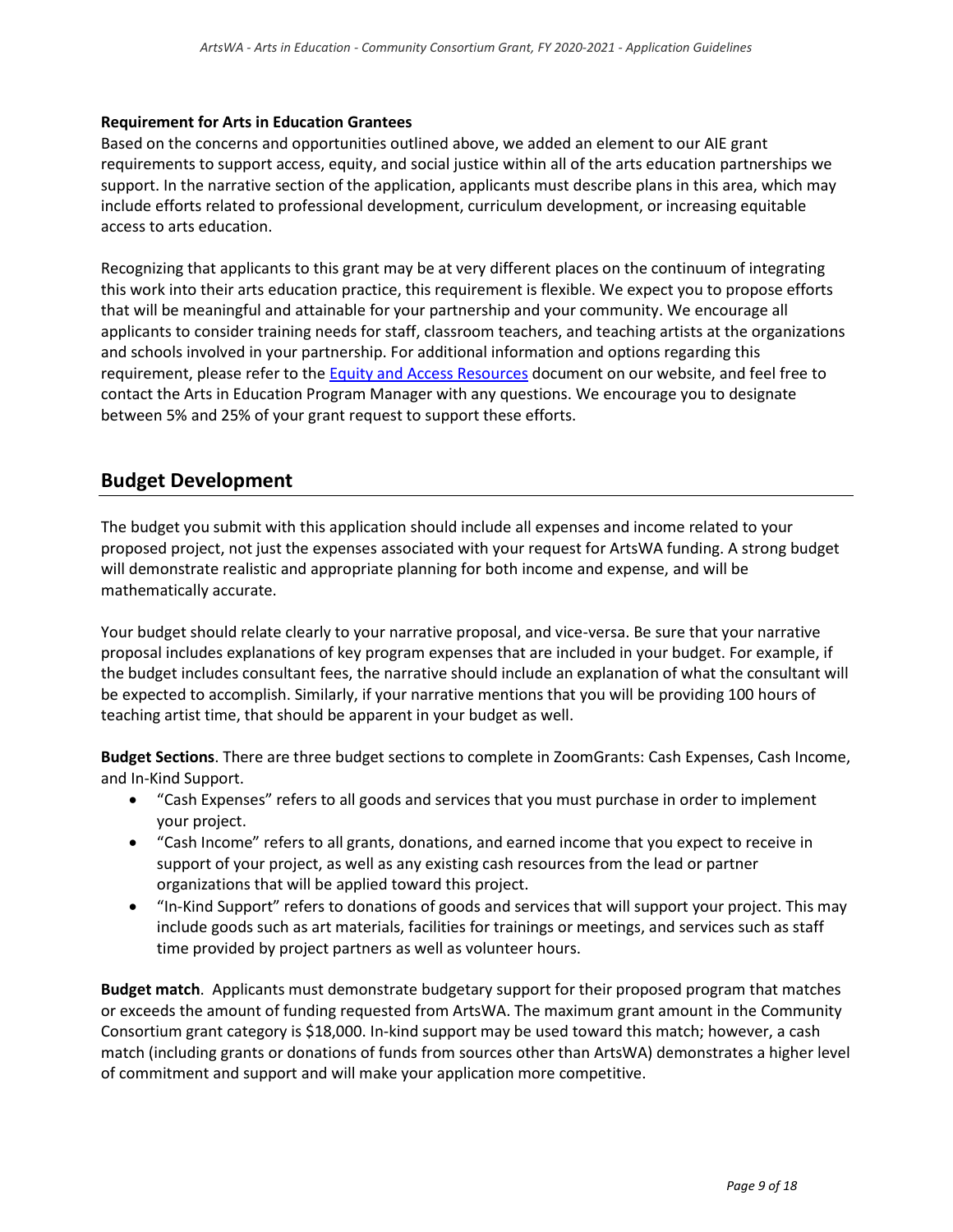### **Program expenses supported by a Community Consortium Grant may include:**

- Fees for teaching artists.
- Fees for an arts education consultant or provider of professional development.
- Fees for a project coordinator.
- Administrative expenses, including printing costs for lesson plans or other documents, and other administrative costs related to project planning and delivery.
- $\bullet$ Travel expenses for non-local (but in-state) teaching artists or consultants—these expenses should not excee[d state rates.](https://www.ofm.wa.gov/sites/default/files/public/resources/travel/colormap.pdf)
- Fees for professional performing arts groups, student tickets, and transportation expenses for exhibitions and performances are allowable when there is a clear connection to the overall arts learning plan. ArtsWA grant funds are not meant to support stand-alone field trips or assemblies.
- Materials and supplies required for lesson implementation.
- Note that while costs for supplies, performances, and student tickets are allowable expenses, these areas should generally comprise a modest percentage of the overall funding request.

#### **ArtsWA funds may** *not* **be used for:**

- Food and beverages.
- Capital expenses—purchase of equipment, building construction, or renovation.
- Regular salaries for employees of schools, districts, or Educational Service Districts (ESDs). However, you may list appropriate percentages of school, district, or ESD staff salaries as in-kind support.
- $\bullet$  . Travel out of the state of Washington, or fees to out-of-state contractors – in some cases, exceptions may be allowable, but prior approval from the AIE Program Manager is required.

**Rates of pay.** Experienced, professional teaching artists must be paid a professional rate. Teaching artists from th[e ArtsWA Roster of Teaching Artists](http://www.arts.wa.gov/arts-in-education/pages/teaching-artists) will generally expect an average rate of \$50 to \$60 per hour. It is understood that appropriate rates will vary based on the artist's experience and location of your program. In no instance should a professional teaching artist or other provider of arts education on an ArtsWA-funded project be paid less than \$30 per hour. You are encouraged to consider additional compensation for any meetings that independent teaching artists need to attend. Teaching Artists and other engaged artists should be paid their usual rate and should not be expected to donate their time. (Exceptions may be made for artists who are serving as key partners and choose to offer a portion of their time as in-kind services, but our general intent is to pay professional rates.)

### <span id="page-9-0"></span>**How to Complete the Online Application**

Community Consortium grant applications are accepted through our online grants platform, ZoomGrants. We encourage you to allow sufficient time to develop your application content outside of ZoomGrants, and then transfer your materials to the online system. The system automatically saves your work as you go, so you can complete the application in multiple sittings, and in any order. We encourage you to keep these guidelines handy while you are completing the online forms, so that you can refer back and forth to the instructions in both places.

### **To access the grant application, follow this link: [Community Consortium](https://zoomgrants.com/gprop.asp?donorid=2273&limited=1860) Grant Application.**

Please note that we recommend using Firefox, Chrome, or Safari as your browser for accessing ZoomGrants. We do not recommend using Internet Explorer.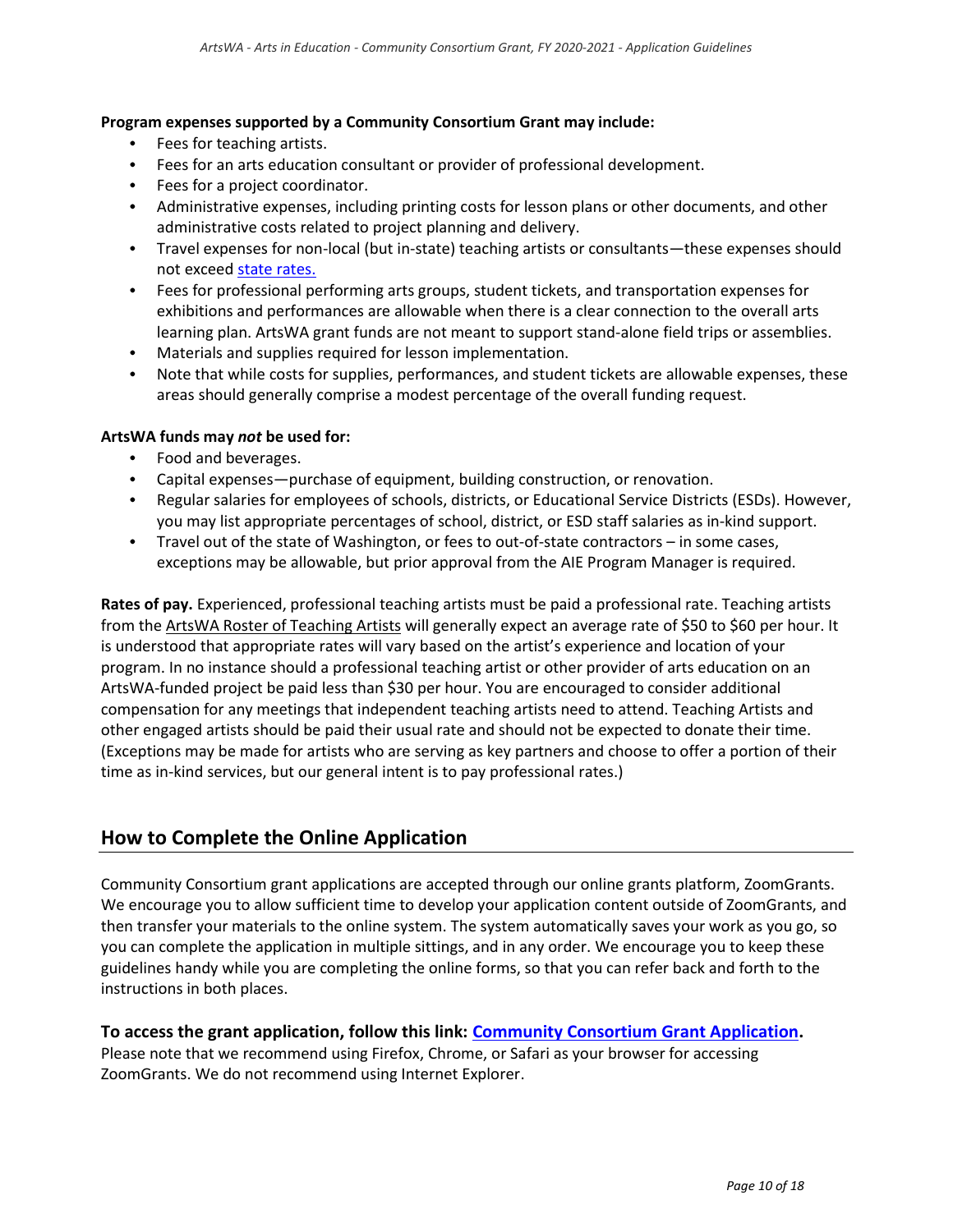Before you click into the application, you must login to your existing account or start a new account:

- Returning users: if your organization has applied for any type of ArtsWA grant using ZoomGrants, use the login section at the top of the screen. You must use your existing account email and password. Organizations should maintain only one account, and should *not* start a new account for this application. If you need assistance with accessing your existing account, please contact Arts in Education staff.
- Applicants new to ZoomGrants: you will use the "New ZoomGrants Account" box on the right side of the screen. We recommend that the person with primary responsibility for managing grant contracts should initiate the account and manage the online process. We encourage you to choose a password that you can share with colleagues.

ZoomGrants technical support: If you have technical questions about the system, you may contact the ZoomGrants support desk a[t Questions@ZoomGrants.com](mailto:Questions@ZoomGrants.com) o[r 866-323-5404 x2.](tel:(866)%20323-5404) We also encourage you to approve or "safelist" the email address [Notices@ZoomGrants.com.](mailto:Notices@ZoomGrants.com) Keep in mind that it may take a day or two for technical support responses, so we encourage applicants to make sure they understand the technicalities of the application well in advance of the deadline. Note that these contacts are for system questions only; please contact ArtsWA staff with any questions about application guidelines or content.

### **Components of the Online Application**

The online application form is organized into five tabs. Each one is explained below.

### **Tab 1: Summary**

This section is like a cover sheet for the application: the project name and basic applicant info. Some of the information will pre-populate, depending on your account status.

- *Project Title:* Keep it brief: one-to-five words.
- *Amount Requested*: Enter your grant request (maximum \$18,000).
- *Applicant Information*: Enter or update your name, email, and phone number.
- *Organization Information*: Enter or update your organization's name and contact information. You will also need your organization's Employer Identification Number (EIN) and DUNS number. The DUNS (Data Universal Numbering System) number is required for federal and state reporting requirements. Registering for the DUNS number is free: [http://www.dnb.com/duns-number.html.](http://www.dnb.com/duns-number.html)
- *Executive Director:* Please enter information for the person who is authorized to sign contracts for your organization. This may be the Managing Director, Principal, or other Authorizing Official for the organization.

Note that information on this page will be saved and used to pre-populate future applications, whether for this grant opportunity or any other grant opportunity with ArtsWA. Any changes to organizational information will track across all applications with ArtsWA.

### **Tab 2: Organization Information**

You must complete all fields on this tab, even if the Grant Contact and/or Program Coordinator is the same individual listed under Applicant Information on the Summary tab.

*Primary Grant Contact:* The person who should receive all official grant communications and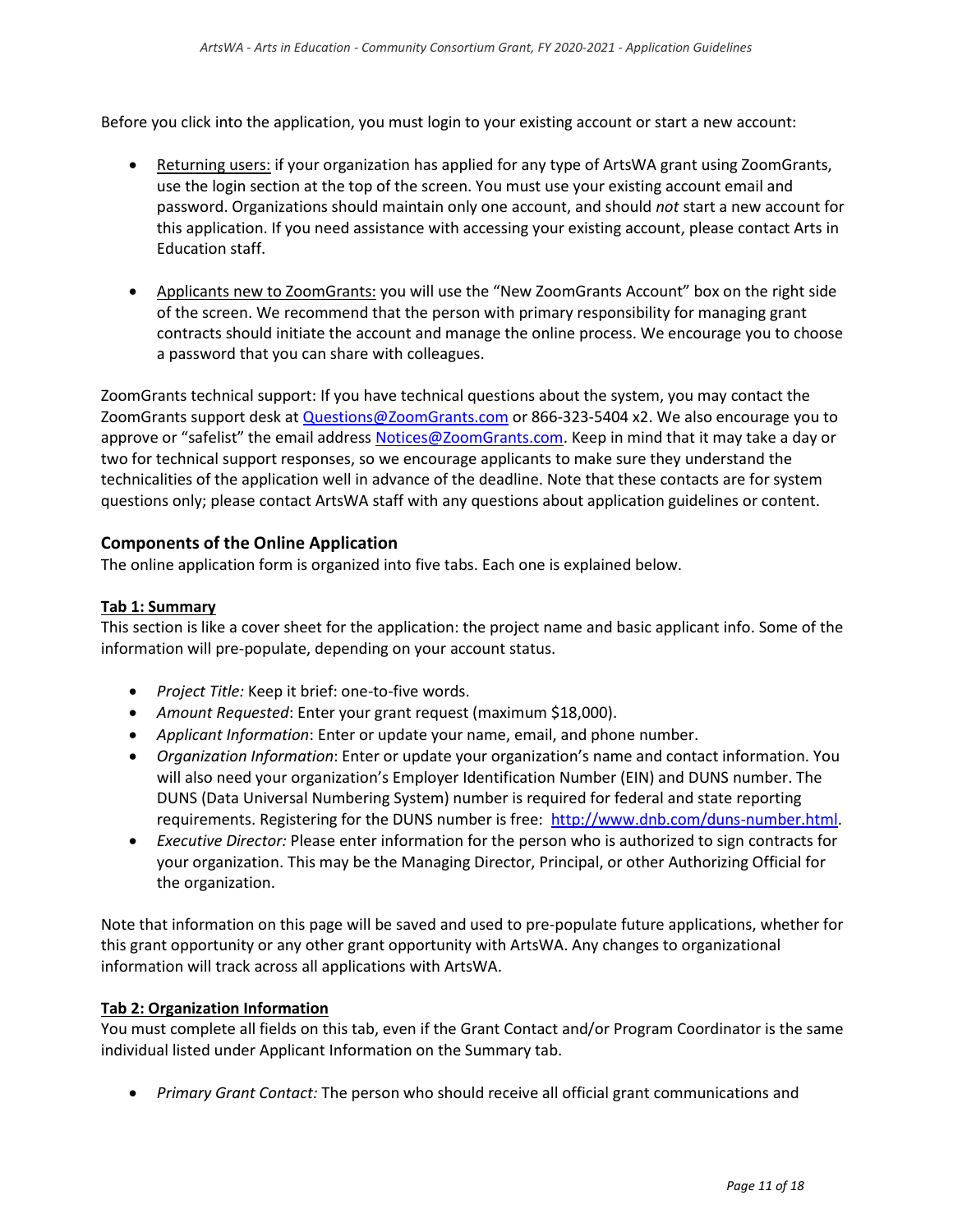contract materials.

- *Program Coordinato*r: The person who will be the day-to-day manager of the proposed program.
- *Legislative and Congressional Districts:* Use your organization's physical address to determine these districts, and if you do not know your district numbers you can look them up here: [http://app.leg.wa.gov/DistrictFinder/.](http://app.leg.wa.gov/DistrictFinder/)

### **Tab 3: Demographic Data and Proposal Narrative**

*Demographic Data:* The first five questions on this tab ask for codes that we need for reporting to the National Endowment for the Arts. You will find the document that contains these codes in the Library Tab of the application.

*Proposal Narrative:* This is the heart of your application, in which you will describe the details of your proposed program and demonstrate how you are addressing Community Consortium goals and intentions. Please be as concise and specific as possible. Note that each section of the narrative has a maximum *character* count; this count includes spaces and punctuation. You may wish to develop your responses by working in a Word document, and then coping and pasting your final text into the online form; be aware that most text formatting will not copy over and may negatively affect your character count.

**Introduction and Key Goals (1800 characters):** Briefly outline the primary purpose and expected impacts of your proposal. What is the change you expect to see as a result of your efforts?

**Background (3500 characters):** Provide context regarding your consortium, and the individuals who will directly benefit from your work. Consider the following prompts:

- What is the history of the consortium?
	- $\circ$  If this is a new partnership, how and why did it develop, and what foundations currently exist?
	- $\circ$  If this is a continuing partnership, how has the consortium grown or changed? What has shifted based on changes in student needs or changes in local support? What lessons have you learned, and how does that inform current planning? Any major successes in developing local arts education resources, expertise, or policies?
- Who are the project beneficiaries?
	- $\circ$  Does this population have specific education needs that your project is designed to address?
	- $\circ$  If your project will serve a high percentage of students who are considered "underserved" (such as economically disadvantaged, geographically isolated, or disabled), please describe the population and any relevant statistical and demographic information.
- How does the current arts education environment in your community support or challenge your goals?

**Consortium Partners (1800 characters)**: Describe how your organization and your primary partners work together.

- How do you collaborate on the development, implementation, and evaluation of your efforts?
- How and when do all of the partners meet?
- What are the key areas of expertise, resources, and support that your primary partners bring to your partnership?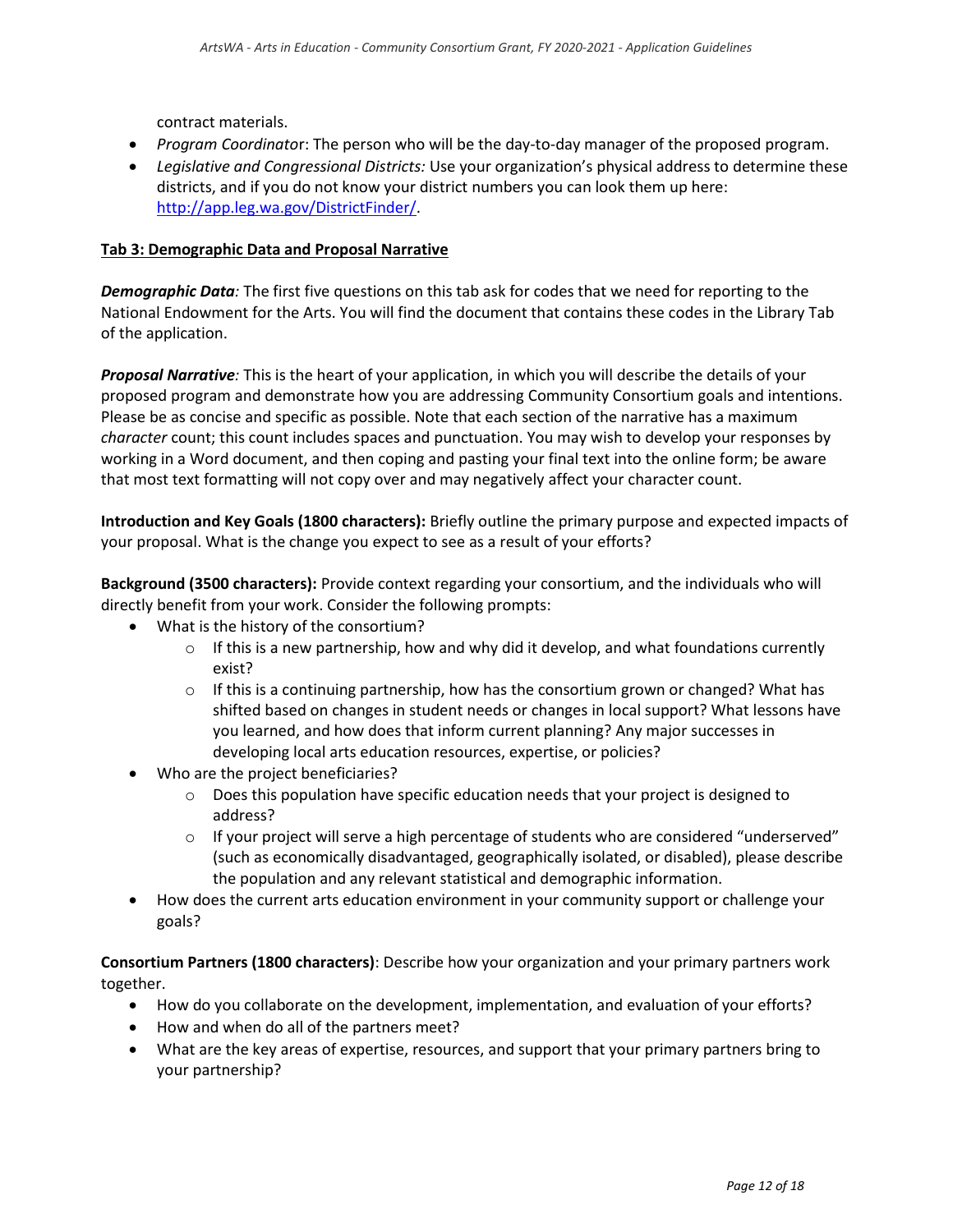For returning applicants, discuss any significant changes in the makeup of your consortium partnership, if applicable.

**Project Plan (7500 characters):** This is the core section of your narrative. You should consider the ways in which you address the overall grant program outcome goals and criteria listed on pages 2 & 7 of these guidelines, your own more specific goals, and the prompts below. Share any research, proven practices, rationale, or local district initiatives that inform your plans. Address any anticipated changes in programming or approach for year two of the two-year grant cycle. Your narrative should also include explanations of key program expenses for which you are requesting ArtsWA funds. For example, if the budget indicates that this grant would cover consultant fees, the narrative should include an explanation of the consultant's role.

Questions to consider in describing your plan:

- What are the approaches you will use to work towards your intended outcomes? What are the key services you will provide?
- How are you ensuring alignment with state standards in the arts?
- How are you assessing student learning in the arts? (Or teacher learning, for professional development programs.)
- Are you specifically addressing  $21<sup>st</sup>$  Century Skills and/or Habits of Mind, and if so, how?
- In what specific ways are leaders at your school, district, or ESD engaged in your consortium work?
- How will you measure and evaluate your programs and your progress?
- How do you see your efforts supporting broader public value in your community?
- How are you addressing sustainability? What are you doing related to long-term planning, program documentation and evaluation, professional development, or other efforts designed to strengthen your foundation and support long-term success?

**Equity and Access (2000 characters):** How does your project address equity, access, inclusion, and social justice in K-12 education?

- How do you currently address racial equity and social justice?
- What are the most pressing issues in your community?
- Discuss current practices, local supports or barriers
- What are your specific plans to improve or expand your work in this area as part of this project proposal?

### **Tab 4: Budget, Partners, and Project Scope**

There are five tables to fill out on this tab: the first three are your budget, and the last two ask for more information about individuals, organizations, and schools that are part of this proposal.

### **BUDGET – CASH EXPENSES**

- *Expense Description*: describe the expense, using the categories provided. There is a 25 character limit for each expense line, so you will need to be succinct. Abbreviations are fine.
- *Hours, Rates, Quantities*: add detail about hours, rates, quantities, or other clarifying info as appropriate. 25 character limit.
- *Anticipated Total Cash Expense*: total expected expense for this line item
- *Amount to be covered by ArtsWA*: indicate the amount of the total expense, if any, that you would like to be covered by ArtsWA funds. Be sure that the total of the ArtsWA column matches the amount of your grant request.
- There are columns on the right that will be opened up later for funded grantees to enter revised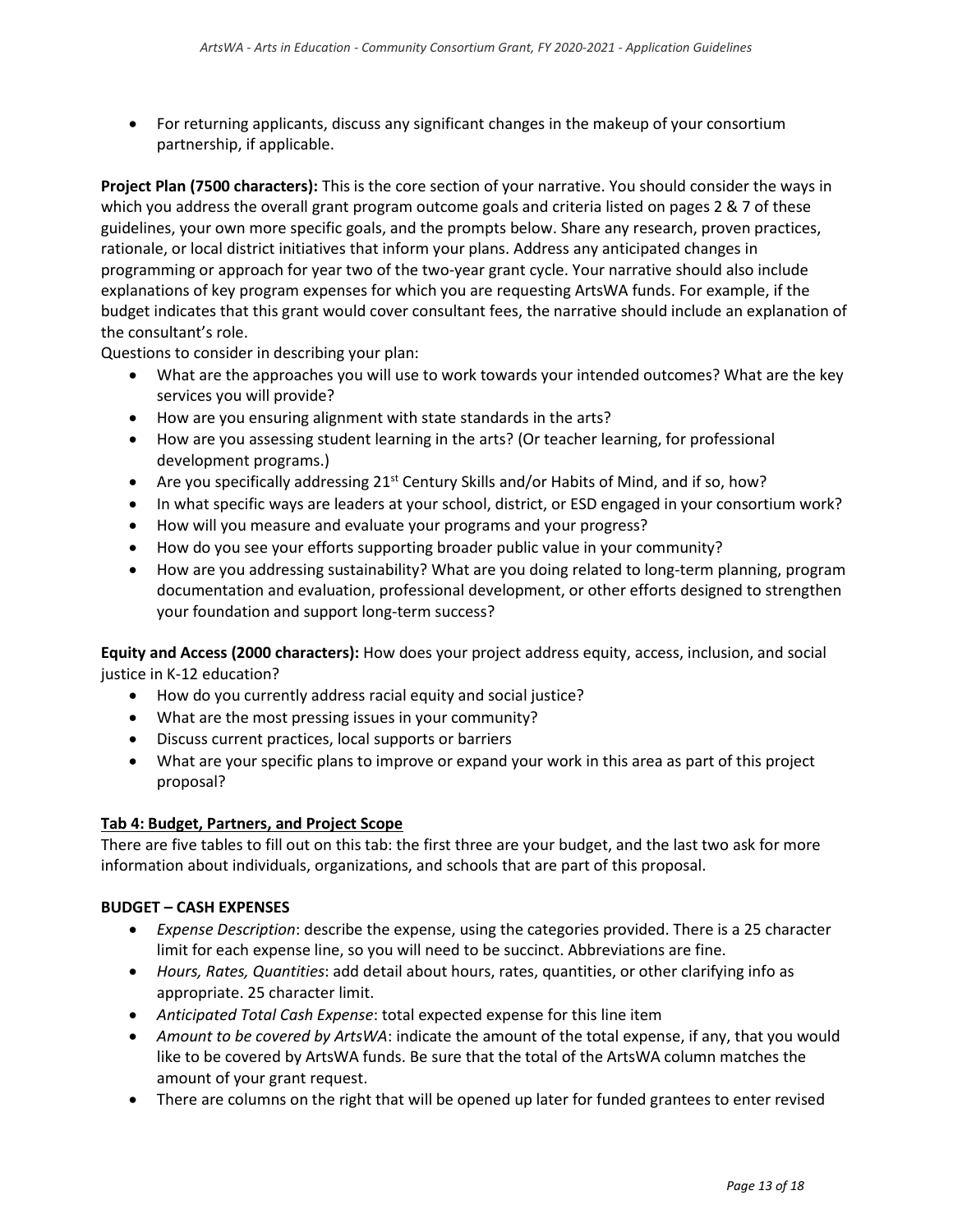and final budget information.

Remember that the total for cash expense must equal the total for cash income.

| <b>EXPENSE DESCRIPTION</b>   | <b>Hours, Rates, Quantities</b> | <b>Anticipated Total</b> | Amount to be        |
|------------------------------|---------------------------------|--------------------------|---------------------|
|                              |                                 | <b>Cash Expense</b>      | covered by          |
|                              |                                 |                          | <b>ArtsWA funds</b> |
| <b>Teaching Artists</b>      | 40hrs @ \$50/hr                 | \$2,000                  | \$2,000             |
| <b>Evaluation Consultant</b> | 20hrs @ \$75/hr                 | \$1,500                  | \$500               |
| <b>Museum Admission</b>      | 60 @ \$7/each                   | \$420                    | \$0                 |
| <b>Travel Costs</b>          | 2 buses; TA mileage             | \$500                    | \$250               |

### *Example for detailing Cash Expenses:*

### **BUDGET – CASH INCOME**

- *First row - ArtsWA Grant Request*: enter the amount of your grant request here. Be sure that it is the same number you entered on the Summary Tab. You should also make sure that this amount is the same as the total of the "ArtsWA Funds" column in the Cash Expenses table.
- *All other rows*: Enter the rest of your anticipated income using the categories provided, including the source of the income (25 character limit), and the amount.
- If the source of income is fully confirmed, click the checkbox under the "Confirmed" column. If some or all of this line item is anticipated but not confirmed, that's okay – just leave the checkbox blank.
- As with the Cash Expenses table, there are place-holding columns here that you can ignore.
- The total for cash income must equal the total for cash expenses*.*

#### **BUDGET – IN-KIND SUPPORT**

- *Description of the donated goods or services:* For example, Parent Volunteers or Photocopies (25 character limit).
- *Source of support:* The name of the business, group, or person providing the goods or services (25 character limit).
- *Value:* Provide your best estimate of the value of this contribution.

A sample budget is included in the Grant Tips [and Budget Sample](https://www.arts.wa.gov/grants/arts-in-education-grants/community-consortium-grants) document, on the ArtsWA website.

It is not possible to modify the budget tables in the online application. You may have more types of expenses or categories of income than there are lines on the form. If this is the case, please consolidate line items as best as possible. If you would like to share a more detailed budget, you may upload a budget document in the format of your choice in the Additional Materials section of the application. However, you must still complete the budget tables on Tab 4.

#### **PROJECT PARTNERS**

This table asks for the names of the individuals and organizations that are participating in your proposed project. Include individuals who work for the lead organization if they will be playing a key role in the project. Please refer to page 4 of these guidelines for more information on partnerships.

### **SCHOOLS, STUDENTS, AND TEACHERS**

This table gives you the opportunity to express the scope of your project in terms of the districts, schools, students, and teachers that will be served. This table asks for the following details: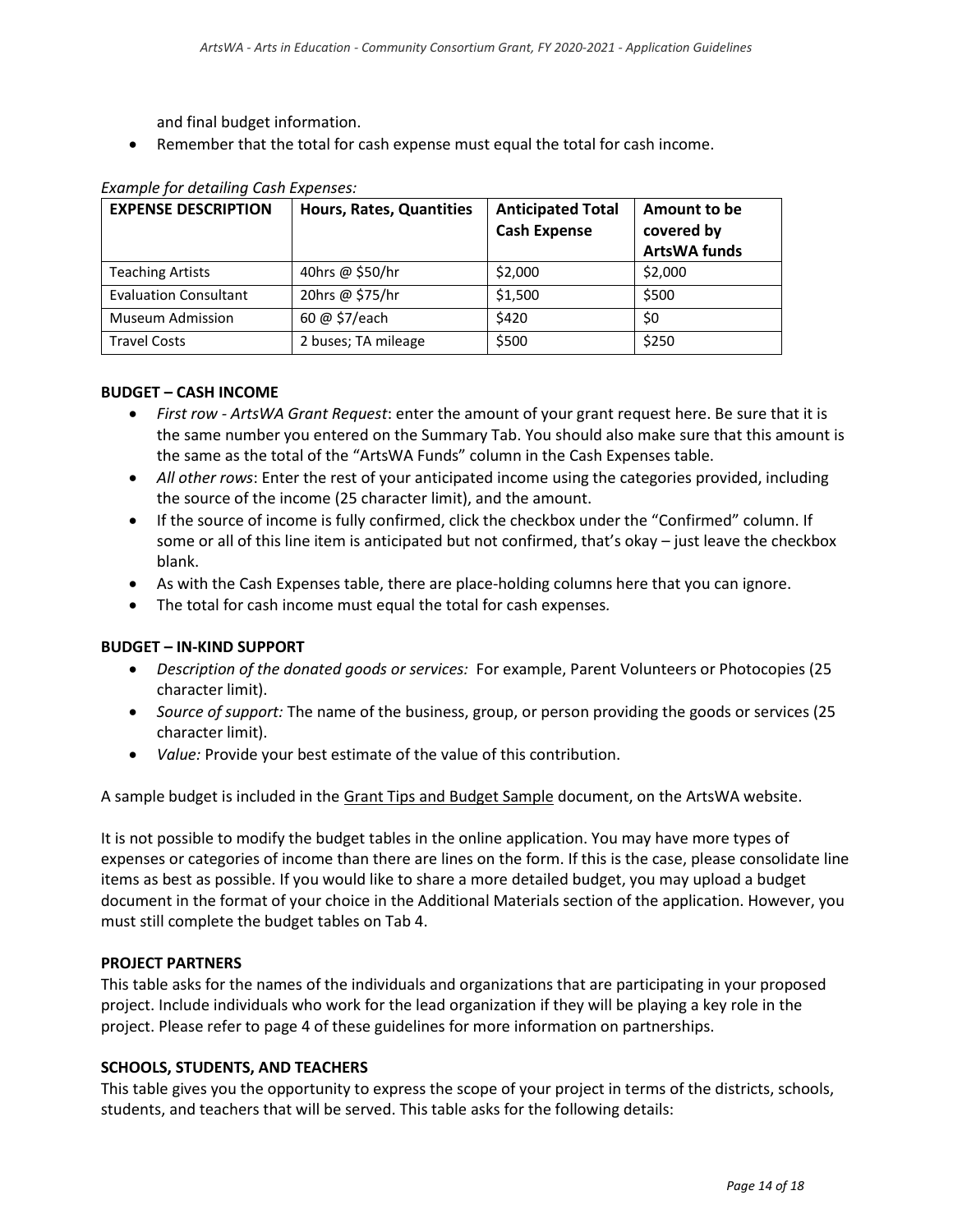- School Districts and Schools your project will serve.
- The number of students you expect to receive 5 or more hours of direct arts instruction and participatory arts learning *as a direct part of this project*.
- Additional students who will receive 1-4 hours of instruction, or who are benefiting through attendance at an arts event, assembly, or exhibition. Do not double-count any students.
- The number of teachers for whom you plan to provide 3 or more hours of formal professional development as a part of this project. If you are not providing formal professional development, it is fine to leave this column blank.
- The percentage of students who are eligible for free or reduced-price meals at each school.

### **Tab 5: Upload Additional Materials**

For all additional documents that you upload, PDFs are preferred, but documents in Word are acceptable.

**Résumés—***required*. Submit résumés for at least two (or at most, three) key project personnel—lead teaching artists, arts education consultants, or program coordinators. Select those individuals who are central to the project's success and/or those who will be compensated with requested ArtsWA funds. You do not need to submit résumés for teaching artists who are on the ArtsWA Roster of Teaching Artists.

Please submit concise, summary résumés of one to two pages each. Résumés should address experience relevant to your project proposal. For example, a teaching artist's résumé should address experience as a teaching artist or other type of educator, as well as artistic experience.

**Letters of commitment—***required for all applicants*. Letters of commitment are required from your two primary organizational partners. These primary partners should confirm the specific nature of their role in the proposed project, and the resources (financial support, staff time, facilities, etc.) they intend to provide.

One letter should come from a K-12 school or district. If the lead applicant is a non-profit organization, the letter of commitment must come from a school principal or district staff person. If the lead applicant is a school, the letter should ideally come from district staff. Letters that indicate support for the idea of the project without demonstrating an active role will suggest a weaker partnership.

The lead applicant should accept signed, hard copies of the letters from their partners, and then scan them for uploading to the application. Please do not include more than two letters of commitment, as they will not be considered when your application is reviewed. You are welcome to have multiple partners co-sign one letter, as appropriate.

Generally speaking, letters of commitment should not come from staff of the lead partner, or from key contractors for the project. We are interested in seeing the level of commitment from the primary project partners.

**Project Budget –** *optional***.** If you would like to show more detail or specificity in your budget plans than the online forms allow, you may upload a project budget in the format of your choice. (You must still complete the budget tables on Tab 4.)

**Work samples or other supplemental material—***optional***.** These optional items may give the review panel a deeper understanding of your work. These materials, if submitted, should demonstrate the quality of arts teaching and learning, or the quality of the planning process, or a documentation of outcomes. The panel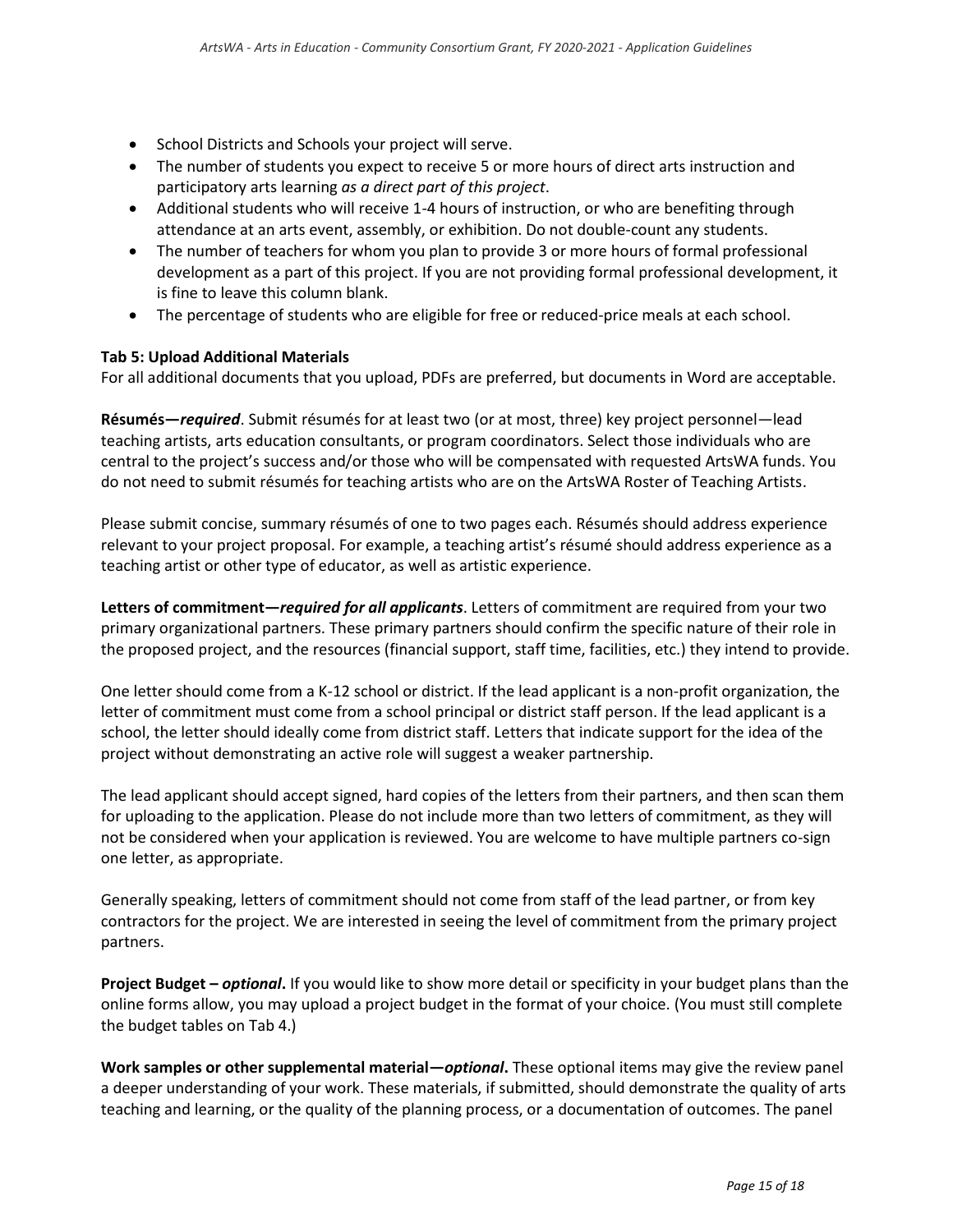will review a maximum of two items in this category. Please do not submit additional work samples or supplemental materials. For example, you may submit two work samples *or* two items of supplemental material *or* one of each.

Work samples:

- $\bullet$ You may upload video, audio, or digital images directly to your application. When you click on the "upload" button in the application, you will see a pop-up window that shows acceptable file types and sizes.
- One work sample can be up to 10 digital images, or up to 4 minutes of video or audio.
- If your work sample is accessible via the internet, you may submit a separate document that lists the website address and the specific URL to link directly to the work to be viewed.
- We encourage groups working in the performing arts to submit video rather than still photos.

Other supplemental material that may add depth to your program proposal might include:

- Lesson plans for the proposed project, or for similar work completed in the past.
- Documented outcomes from a previous work, such as student assessment results or program evaluation reports.
- Documentation of the need you intend to address, such as results of a community survey or a district report.

### **Reviewing and Submitting your Application**

At any time while you are developing this application, you may click on the "Print / Preview" button on the right-hand side of the screen to check your work. This will open a new window where you can see all of your information and responses in one place. There are options at the top of this window allowing you to email, save as PDF, or print this preview version.

*We strongly encourage you to cross-check all aspects of your application with the instructions in the application and with these guidelines to make sure you have completed all required elements*. The ZoomGrants system will catch certain errors before allowing you to submit, but it does not have the capacity to catch missing information on all tabs, including the tables on Tab 4.

<span id="page-15-0"></span>When everything is ready to go, use the "Submit Now" button to finalize your application. Once you click this button, you will not be able to edit or add any information, though you will be able to access and view a "read-only" version of your application. You should receive an auto-generated email from ZoomGrants confirming the successful submission of your application. Please contact ArtsWA staff with any questions or concerns regarding the submission process.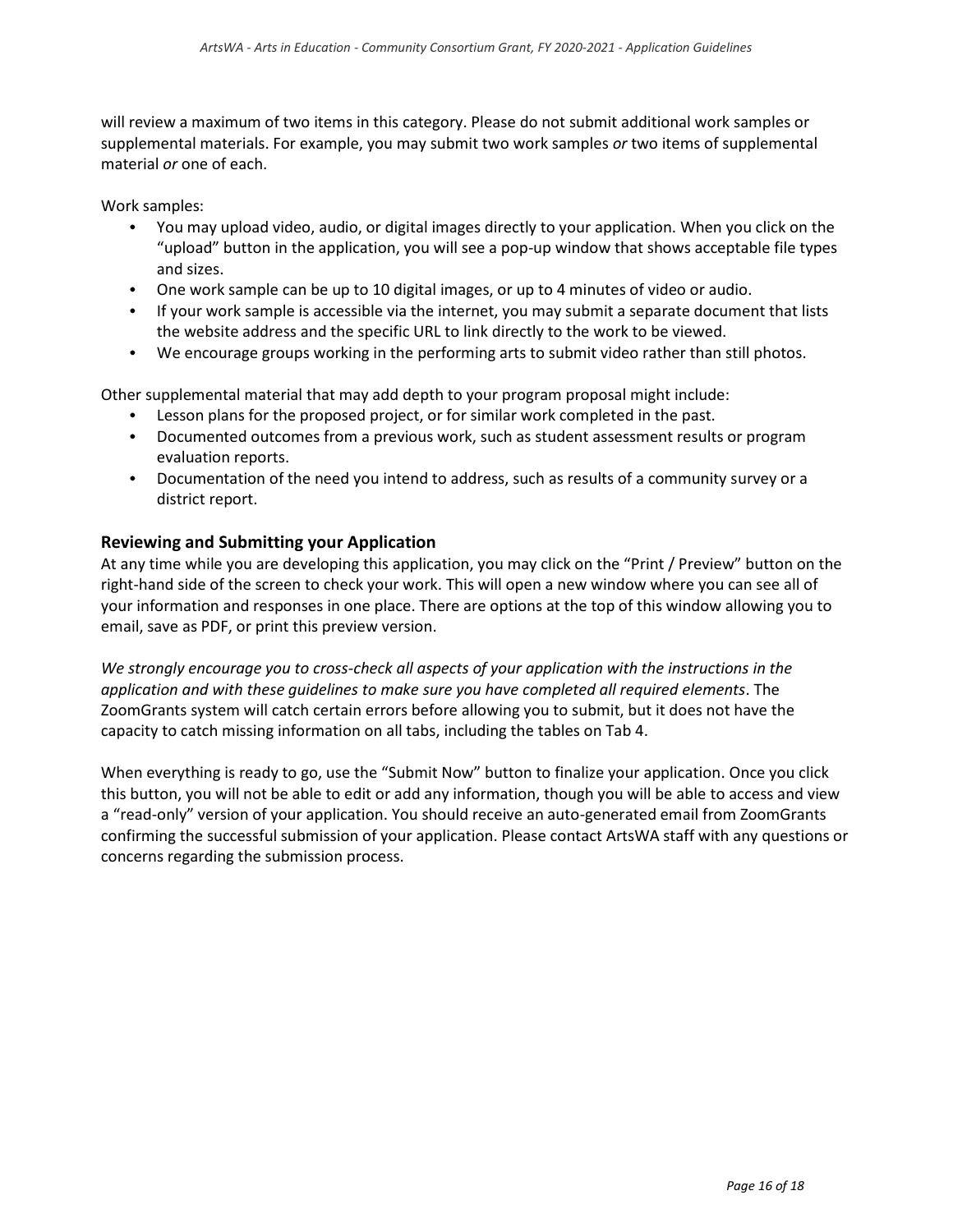### **Grant policies**

The following policies apply to funded grant applications:

- **Payments** will be made *after* the approved program elements have been delivered, and after appropriate expense documentation and invoice forms have been submitted. Grantees will need to track expenses carefully and keep clear records.
- **Final reports are required.** Every grant recipient must submit a final report at the end of the contract period. Final reports for FY20 will be due no later than July 31, 2020; Final reports for FY21 will be due no later than July 20, 2021. The final report includes a narrative program evaluation, final budget, and other project information required by the National Endowment for the Arts.
	- $\circ$  Consortium grantees must also include evidence of measuring student learning in the arts, and visual documentation of your work through photos or video.
	- o Final grant invoices will not be paid until the final report is received.
	- $\circ$  Failure to submit the final report by the stated deadline may result in a 10 percent reduction in funding on a subsequent ArtsWA grant.
- **Funding amounts** for the second fiscal year of the 2-year cycle will be set tentatively at the time of grant approval, but are subject to change based on grantee performance and on the funds available to ArtsWA.

### **Photo and Video Documentation**

We encourage grantees to document their projects with either digital photos, video, or both and to share this documentation as part of their final report. This helps ArtsWA demonstrate the value of our investments, and helps grantees demonstrate this to local leaders as well. Be sure to get appropriate permissions from the parents/guardians of any minors who appear in your photos and videos.

### <span id="page-16-0"></span>**Professional Development and Other Grantee Support**

**Grantee convening.** ArtsWA holds an annual convening (pending available resources) for all Arts in Education grantees. We invite program coordinators and key partners from all First Step and Community Consortium grants to attend; and we expect representation from all grantees. Typically, we hold this convening in the fall in the Puget Sound region. Travel expenses are paid for those coming from further than 50 miles away. The purpose of the convening is to facilitate networking and peer learning among the Arts in Education grantees, and to provide professional development on topics relevant to these grant programs. Detailed information about the convening is communicated to grantees by email.

<span id="page-16-1"></span>**Professional Development Support mini-grants.** ArtsWA maintains a small fund (pending available resources) to support professional development activities for our Arts in Education grantees and members of our Roster of Teaching Artists. These mini-grants will cover up to 50 percent of the cost (and up to a maximum of \$500), for an organized, short-term learning experience, such as a conference or special training. For more information, contact Arts in Education program staff.